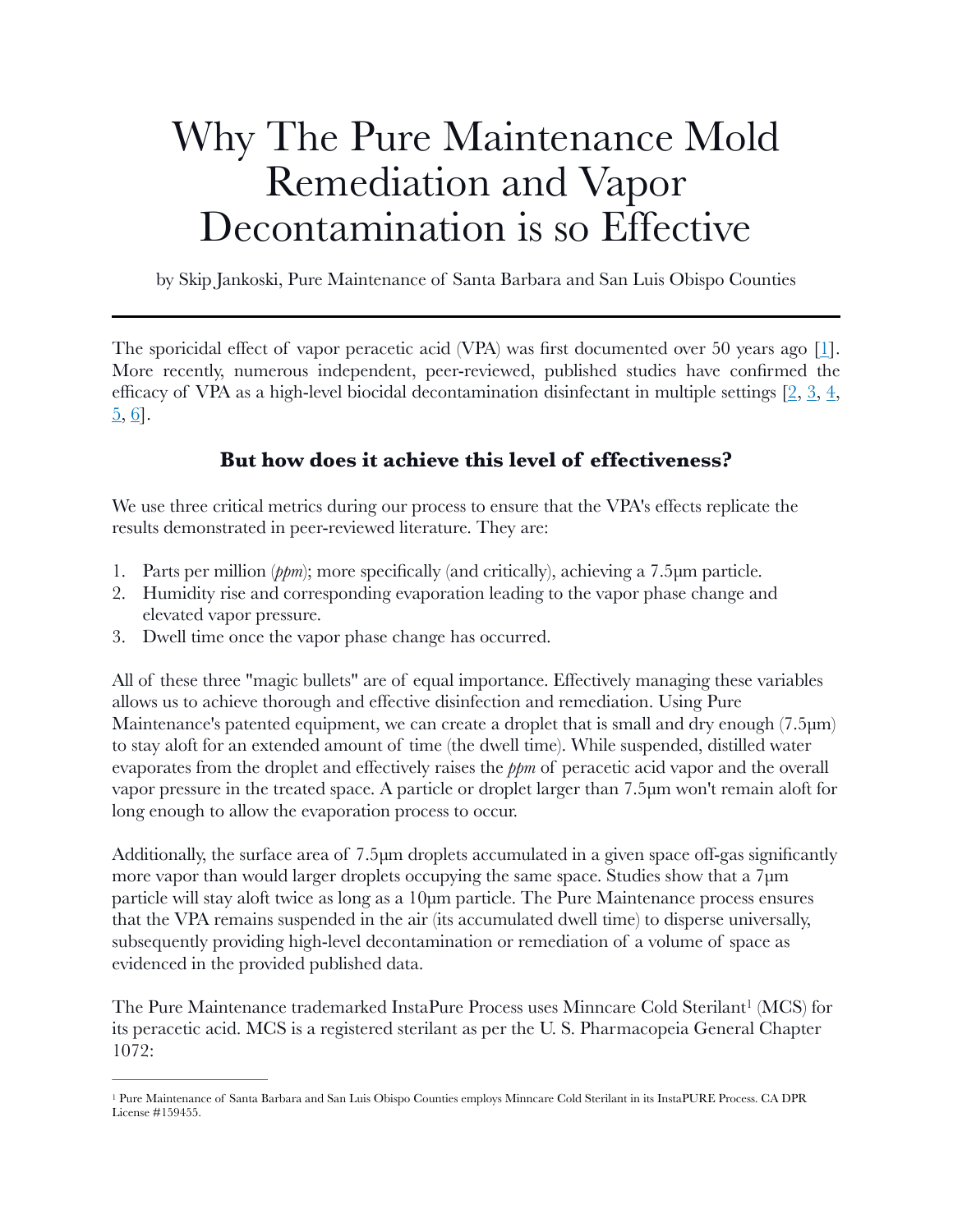*Sterilant: An agent that destroys all forms of microbial life including fungi, viruses, and all forms of bacteria and their spores. Sterilants are liquid or vapor-phase agents.*

Minncare Cold Sterilant's formulation does not require post-application rinsing of food contact surfaces, nor does it threaten municipal waste treatment systems, per its EPA registration label. It is completely biodegradable, does not produce post-treatment toxic vapors, and will decompose to oxygen, water, and acetic acid (acetic acid is the active ingredient in vinegar)

## **Process:**

**See Diagram 1**. Using distilled water as the delivery vehicle, compressed air drives Minncare Cold Sterilant through "external mix" fog heads, effectively delivering MCS throughout the atmosphere. Dispersing MCS, distilled water, and air raises the relative humidity in the treated space. Over time, this process achieves an elevated vapor concentration as the distilled water naturally evaporates from the surface of the suspended droplet. This evaporation process is the vapor phase change, which elevates the vapor pressure in the treated space. Per Fick's First Law [of Diffusion](https://en.wikipedia.org/wiki/Fick%27s_laws_of_diffusion) and [Brownian Motion,](https://en.wikipedia.org/wiki/Brownian_motion#:~:text=Brownian%20motion%2C%20or%20pedesis%20(from,a%20liquid%20or%20a%20gas).&text=This%20explanation%20of%20Brownian%20motion,by%20Jean%20Perrin%20in%201908.) the suspended, concentrated VPA that remains after the vapor phase change disperses evenly and universally during the mandatory dwell time (one hour) and denatures any microbial presence via lysis. The vapor is a much more potent oxidizer than other antimicrobial products currently used in the disinfection and remediation industry - it is also much safer. Nevertheless, it remains critical that all parties to the use of the Pure Maintenance treatment method vacate the treated home, office, or facility of all people and pets during the entire treatment period, at least until the atmosphere in the space has dropped below  $0.5$ ppm  $H<sub>2</sub>O<sub>2</sub>$ .





**DIAGRAM 1**: Minncare Cold Sterilant is presented into the treated space with our patented equipment using compressed air.

Vapor phase change occurs when excess water evaporates, leaving concentrated Minncare vapor in the air

An elevated concentration of PAA vapor lingers and disperses universally



PAA vapor concentrate will be in the 30-40 ppm range. 7.5μm particle size. A human hair is 70μm.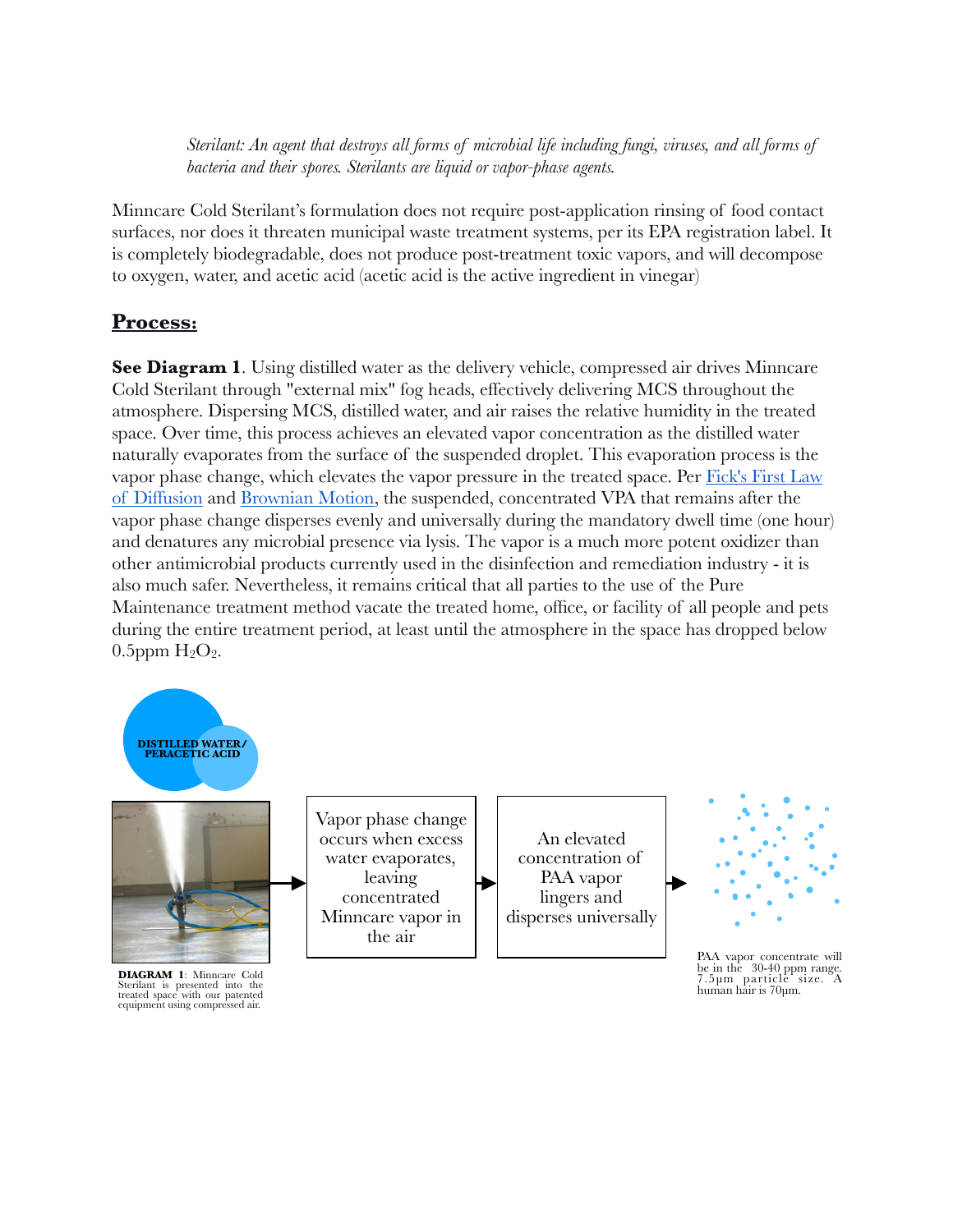The process sequence is as follows:

<span id="page-2-3"></span>1.Atomized droplets of a size  $7.5\mu$ m or smaller<sup>[2](#page-2-0)</sup> are emitted into a space, driving up the space's atmospheric humidity.

2. The suspended particles of size 7.5 $\mu$ m or less evaporate H<sub>2</sub>O from droplets.

3. The remaining VPA stays aloft during its dwell time, dispersing everywhere and providing comprehensive, high-level decontamination.

<span id="page-2-4"></span>**See Diagram 2.** Our process results in a more uniform coverage area and more thorough decontamination of a treated space, as demonstrated in various studies. As a result of the aforementioned elevated vapor pressure, VPA can reach a variety of difficult-to-reach areas. These include the HVAC systems and their components, high corners, underneath desks, chairs, tables, countertops, and baseboards and trim. Essentially, the Pure Maintenance process will reach and affect all areas and surfaces within the treated space. Peracetic acid is a strong oxidizer, in fact, much more potent than chlorine or chlorine dioxide. (see USDA's Technical Evaluation Report<sup>3</sup>[\)](#page-2-1). Furthermore, disinfection occurs without getting things wet while presenting a favorable material compatibility profile.

<span id="page-2-5"></span>

**DIAGRAM 2**: VPA direct gas measurement during dry vapor treatment.

In fact, as a testament to its post-application safety, peracetic acid is often used in organic processing and handling, including post-harvest handling of organically produced plant and animal foods. Section 40 of the Code of Federal Regulations (CFR) 180.940 lists similar information for active and inert ingredients in antimicrobial formulations used to sanitize food contact surfaces. CFR 180.1196 and 180.1197 establish the condition for exemption from the "requirement for tolerance" for peracetic acid and hydrogen peroxide, respectively. For example, it asserts that if the diluted solution that is applied to fruit contains less than 100ppm of peracetic acid, the residue of peracetic acid on the fruit is exempt from tolerance<sup>4</sup>[.](#page-2-2) With the Pure Maintenance treatment, the diluted & atomized solution does not rise to 100ppm, and therefore would be categorically exempt.

<span id="page-2-0"></span> $2$  Sub-10 $\mu$ m particles are understood to be dry within the scientific literature.

<span id="page-2-1"></span><sup>&</sup>lt;sup>[3](#page-2-4)</sup> Compiled by OMRI for the USDA National Organic Program.

<span id="page-2-2"></span><sup>&</sup>lt;sup>[4](#page-2-5)</sup> "Tolerance" refers to the "tolerated amount" of a substance that is deemed safe on a product. This exemption of tolerance is given by the EPA.